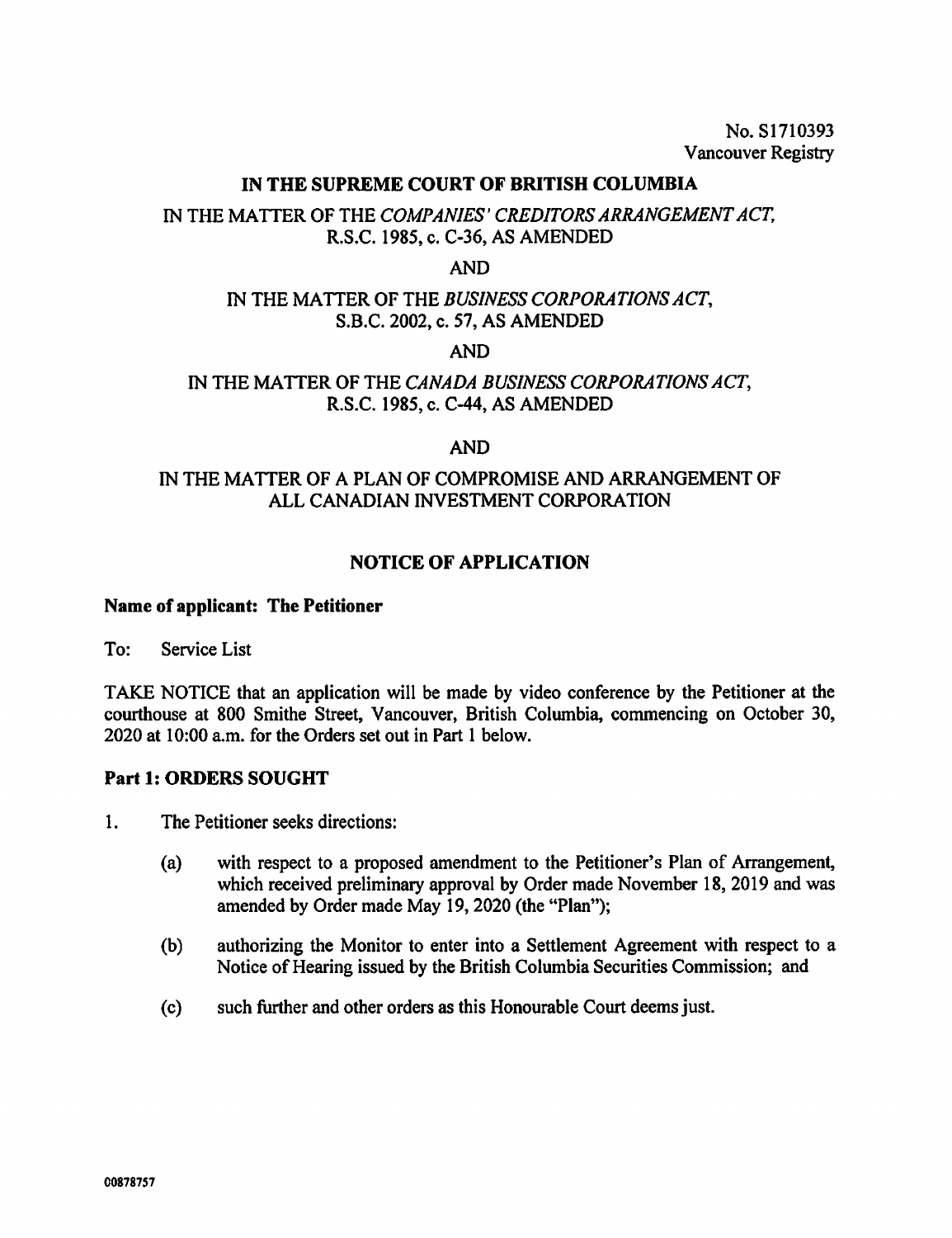## Part 2: FACTUAL BASIS

### The Plan

- 2. On November 10, 2017 Madam Justice Adair made the initial order in these proceedings (the "Initial Order"), granting the Petitioner protection from its creditors pursuant to the Companies' Creditors Arrangement Act, R.S.C. 1985, c. C-36, as amended (the "CCAA").
- 3. In accordance with an order made September 30, 2020 the stay of proceedings is presently scheduled to expire January 22, 2021.
- 4. On November 18, 2019 the court made a meeting order setting out the terms and process by which the Petitioner's Plan would be put to creditors (the "Meeting Order"). By order made May 19, 2020 the Meeting Order was amended, in light of the COVID pandemic, to provide the Monitor with the discretion to determine if the meeting should proceed by way of audio or video conference.

### Tab 121: Order made after Application dated November 18, 2019

### Tab 148: Order made after Application dated May 19, 2020

5. On November 18, 2019 the Plan received preliminary approval from the court subject to the review and amendment, with the approval of the Monitor, of paragraph 4.4 and 4.5 of the draft Plan of Arrangement attached as Schedule "A" to the Notice of Application dated November 14, 2019.

### Tab 109: Notice of Application filed November 14, 2019

### Tab 121: Order made after Application dated November 18, 2019

- 6. Those paragraphs specifically dealt with:
	- (a) the granting of releases, effective as of the Plan Implementation Date (as defined in the Plan) in favour of:
		- (i) the Petitioner and its legal counsel in these proceedings;
		- (ii) the Monitor and its legal counsel in these proceedings; and
		- (iii) any person claimed to be liable derivatively through any and all of the foregoing persons.
	- (b) an injunction, effective as of the Plan Implementation Date, prohibiting the commencement or continuation of legal proceedings and other related enforcement steps, against the Petitioner in connection with any indebtedness, liability or obligation of any kind (including all contingent liabilities), whether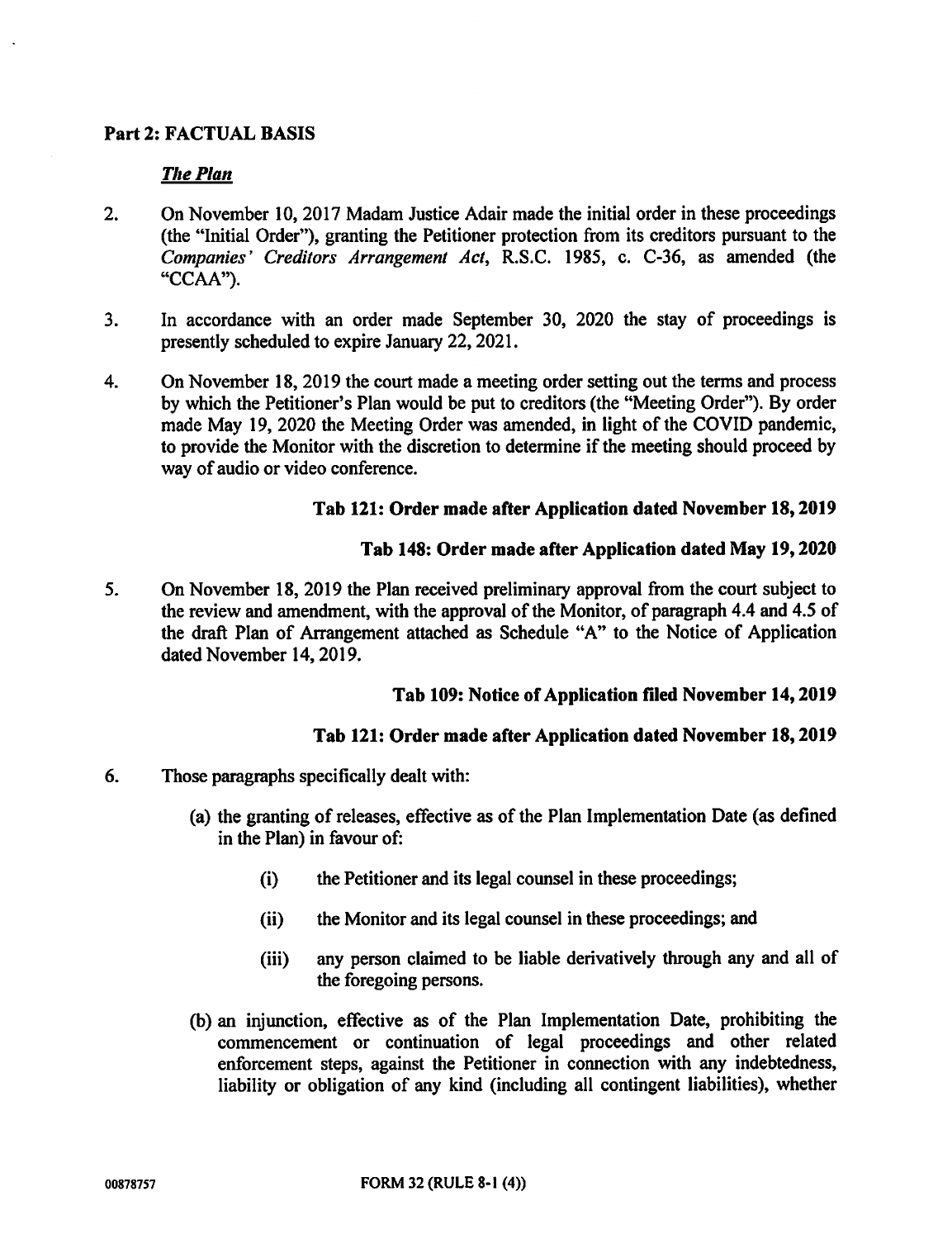secured or unsecured, at the date of the Initial Order, that would be a claim provable in bankruptcy within the meaning of the BIA.

7. By order made May 19, 2020 paragraphs 4.4 and 4.5 of the Plan were amended to address the issues raised by the court.

### Tab 148: Schedule "C" to Order made after Application dated May 19, 2020

- 8. The Plan, as presently approved, provides for a coordinated wind up and liquidation of the Petitioner's assets so as to realize the greatest possible recovery to stakeholders and the subsequent distribution of those assets in accordance with the following priorities:
	- (a) amounts due and owing under the Administrative Charge;
	- (b) amounts due and owing under the Director's Charge (it is not presently contemplated that any payments will be required);
	- (c) amounts due and owing to Creditors;
	- (d) amounts due and owing under the Representative Council Charge; and
	- (e) distribution of the balance to Preferred Shareholders.
- 9. Clause 4.2 of the Plan specifically addresses distributions to Creditors and provides:

### 4.1 Creditor Distributions

The obligations of the Petitioner to the Creditors shall be paid, settled and compromised pursuant to this Plan as follows:

- (a) the Monitor shall make interim distributions to the Creditors, on a pro rata basis, as and when the Monitor determines, at its sole discretion, there is sufficient Distributable Cash for the purposes of making such distributions;
- (b) after making an interim distribution to the Creditors provided herein the Monitor shall file and serve on the Service List a creditors interim distribution certificate including the date and amount of distributions made in accordance with this Section;
- (c) the Monitor shall make a final distribution to the Creditors, at such time as the Monitor (at its sole discretion) is of the view that there is sufficient Distributable Cash to fully and completely pay all of the Proven Claims; and
- (d) after making the final distributions to the Creditors provided herein the Monitor shall file and serve on the Service List a final creditors interim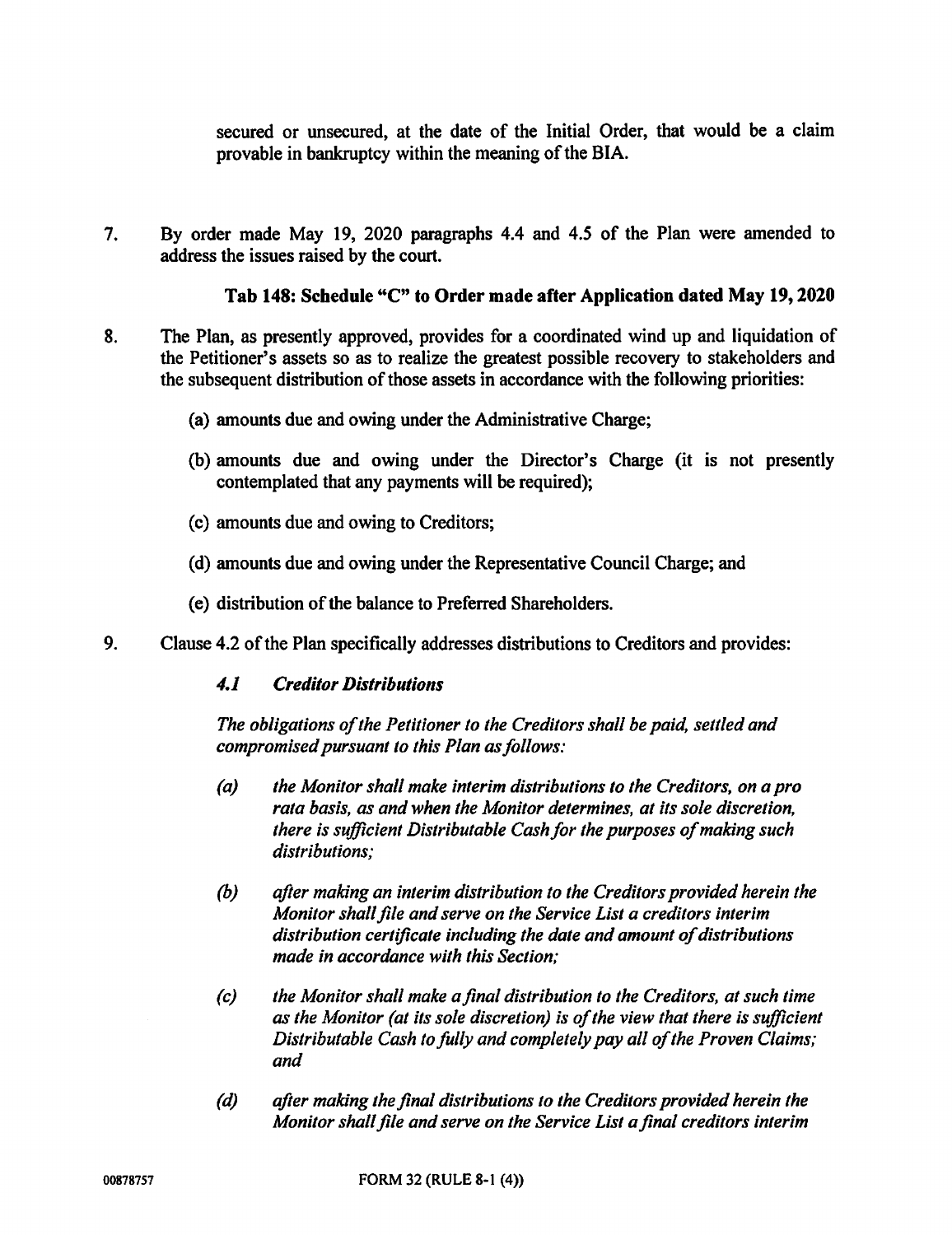distribution certificate including the date and amount of distributions made in accordance with this Section.

- 10. A "Proven Claim" is defined in the Plan as being:
	- 1.5.43 "Proven Claim" means the aggregate amount of any and all claims held by a Creditor as determined in accordance with the provisions of the Claims Process Order.
- 11. Under the terms of the Claims Process Order a "Proven Claim" is defined as being:
	- (a) the right of any person against the Petitioner in connection with any indebtedness, liability or obligation of any kind (including all contingent liabilities), whether secured or unsecured, as at the date of the Initial Order on November 10, 2017 that would be a claim provable in bankruptcy within the meaning of the BIA ("Claim"); and
	- (b) which has been allowed by the Monitor, or has been deemed to be allowed by the Monitor, pursuant to the terms of the Claims Process Order.

# Tab 122: Claims Process Order dated November 18, 2019

- 12. As a result, the amount which a Creditor is entitled to receive by way of distribution under the Plan is capped at the amount due and owing as at November 10, 2017.
- 13. On January 28, 2020 the Monitor reported on the claims process conducted in accordance with the terms of the Claims Process Order.

### Tab 127: Monitor's 19th Report to Court dated January 28, 2020

14. On February 18, 2020 the Monitor provided further details on certain claims addressed in the Monitor's 19th Report.

### Tab 13: Report supplemental to the Monitor's 19th Report to Court dated February 18, 2020

### **The Proven Claims**

15. The Monitor reviewed all of the Proofs of Claim filed in accordance with the Claims Process Order and determined to accept the following Proofs of Claim.

| <b>Creditor Name</b>                        | Amount       |
|---------------------------------------------|--------------|
| Douglas Allan Richardson                    | 154,333.33   |
| <b>James Murray Hancock</b>                 | 1,016,297.09 |
| <b>Clifford Renfrew</b>                     | 77,166.67    |
| Ajit Singh Gill & Simro Gill                | 154,333.33   |
| Palatee Enterprises Limited (c/o Fred Bell) | 154, 333, 33 |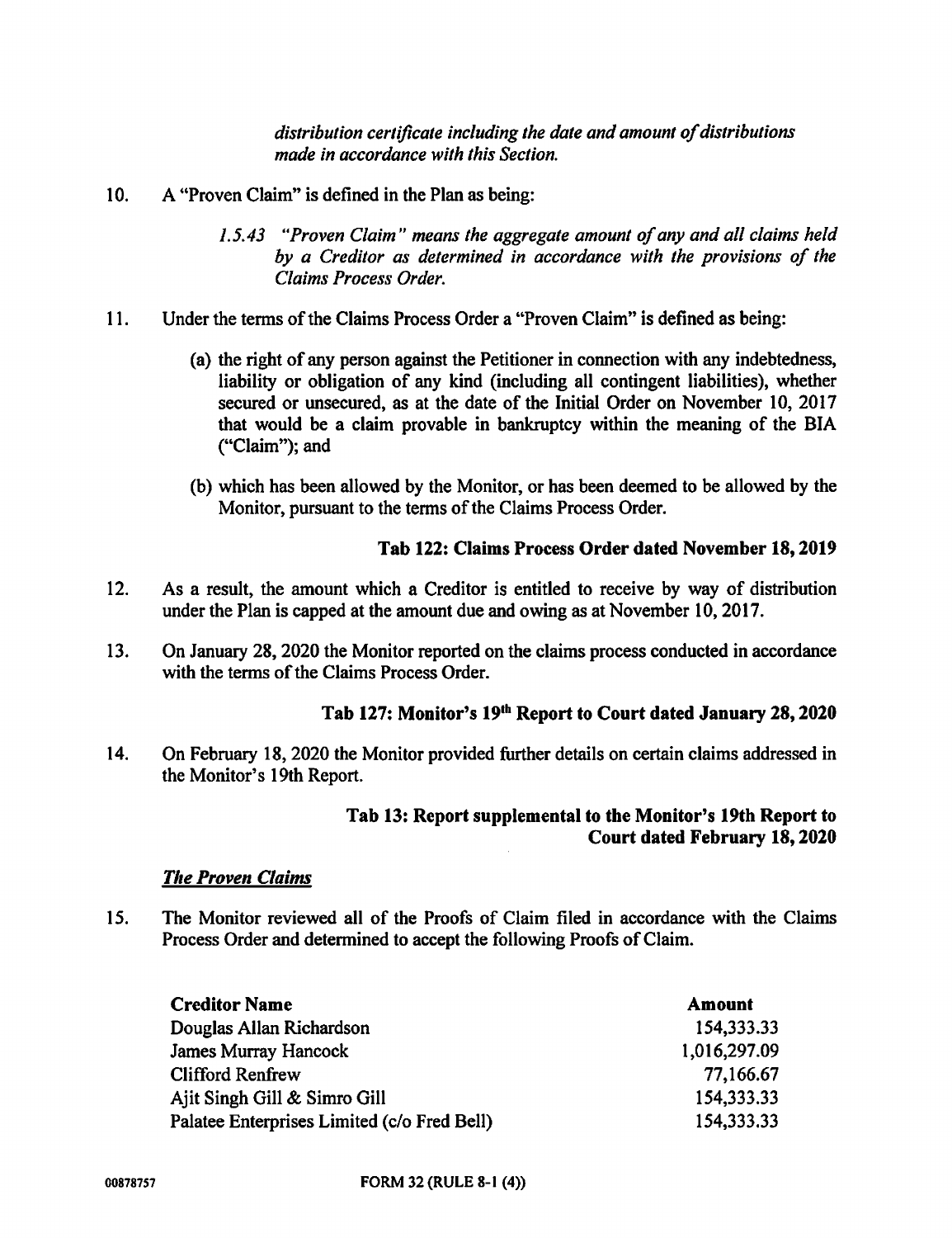| Christopher G. Murray                           | 154,333.33  |
|-------------------------------------------------|-------------|
| Econ-o-Lith Printing Ltd.                       | 154,333.33  |
| George Bradley Cmolik & Norah Beatrice          |             |
| Wallbank                                        | 154,333.33  |
| Harper Grey LLP                                 | 4,184.89    |
| Robert William Lockhart                         | 205,777.76  |
| Mervyn & Margaret Olsen                         | 154,333.33  |
| 1083163 Alberta Ltd                             | 517,777.72  |
| <b>Joan Margaret Renfrew</b>                    | 77,166.67   |
| <b>Roy Bailey</b>                               | 154,333.33  |
| Wenge Yu                                        | 154,333.33  |
| Donald H. Buchanan                              | 154,333.33  |
| Grover, Elliott & Co. Ltd.                      | 1,904.44    |
| Koffman Kalef LLP                               | 476.00      |
| Koffman Kalef LLP                               | 1,036.41    |
| Clark Wilson LLP                                | 14,592.71   |
| ACIC CJ Properties Ltd.                         | 24,000.00   |
| ACIC Financial Development Inc. ("AFDI")        | 205,000.00  |
| <b>BDO Canada LLP</b>                           | 4,971.50    |
| <b>BDO Canada LLP</b>                           | 30,296.70   |
| ACIC CJ Properties Ltd. (Re: McMillan & Lattin) | 72,495.94   |
|                                                 | 3,796,477.8 |

- 16. By order made May 19, 2020, the court:
	- (a) approved the Monitor's Claims Reports (of January 28, 2020 and February 18, 2020 subject only to the determination of Parkland Funding Limited's ("Parkland") appeal of the Notice of Disallowance; and
	- (b) confirmed that the Proofs of Claim accepted by the Monitor (outlined above) were "Proven Claims" for the purposes of the Plan and the Meeting Order.

Tab 148

17. Parkland's appeal was dismissed on June 8, 2020.

### Tab 152: Reasons for Judgment dated June 8, 202

- 18. After receiving approval of the amendments to the Plan on May 19, 2020 it was circulated to the service list which includes certain parties approved by the Monitor, and the court, as being "Creditors" for the purposes of the Plan.
- 19. Certain creditors, representing approximately 40% by value of the total "Proven Claims", have raised concerns regarding the method by which their "Proven Claims" were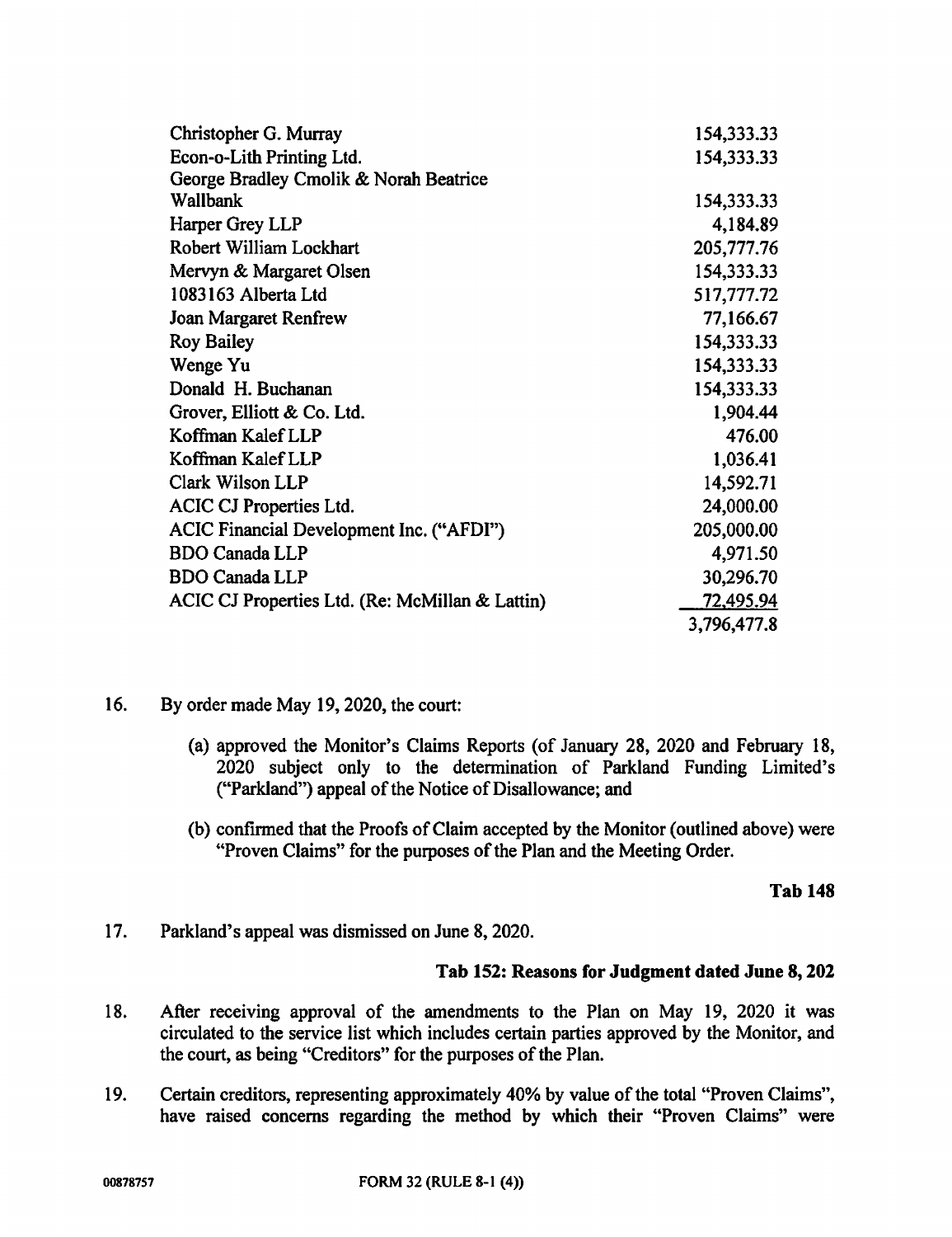calculated and the proposed distribution under the Plan. In particular, those creditors have, through counsel, advised the Petitioner and the Monitor that in circumstances where it appears as though funds will be available for distribution to equity claimants (as defined in the Reasons for Judgment pronounced September 4, 2019), creditors should be entitled to recover interest (in accordance with the specific terms of the material agreements under which the "Proven Claims" arise) up to the date of payment.

20. In those circumstances the Monitor has concerns whether the Plan will be approved in its present form and seeks directions from the court.

### Settlement with the BCSC

21. In January 2020 the British Columbia Securities Commission ("BCSC") issued a Notice of Hearing against the Petitioner and Mr. Bergman, Citation 2020 BCSCCOM 22. A copy of the Notice of Hearing is attached as Appendix B to the Monitor's 21st Report.

Tab 147

- 22. In essence, the Notice of Hearing alleges that:
	- (a) the Petitioner and Mr. Bergman made misrepresentations and false or misleading statements in Offering Memorandums dated January 21, 2014, February 12, 2015 and June 22, 2015 (the "OM's");
	- (b) the OM's were provided to investors and filed with the BCSC; and
	- (c) in doing so the Petitioner and Mr. Bergman acted contrary to s. 50(1)(d) and s. 168(1) of the Securities Act.
- 23. The Notice of Hearing is scheduled for a hearing November 12-19, 2020. Mr. Bergman was previously represented by separate counsel and is now acting on his own behalf.
- 24. Counsel for the Petitioner (on the instructions of the Monitor) initiated discussions regarding a potential resolution of the allegations against the Petitioner (only) given the concerns that the Petitioner's financial resources could be expended in the proceedings, or if a financial penalty/sanction was imposed, which would be contrary to the interests of stakeholders.
- 25. On May 19, 2020 the Court authorized the Monitor to enter into settlement discussions, on behalf of the Petitioner, with respect to the Notice of Hearing and directed that in the event that the Monitor was able to negotiate a resolution which it believes is in the best interests of the stakeholders, it should seek approval from the Court

Tab 148

26. Counsel for the Executive Director of the BCSC has advised that it is prepared to enter into a settlement agreement, the specific terms of which are presently being finalized, to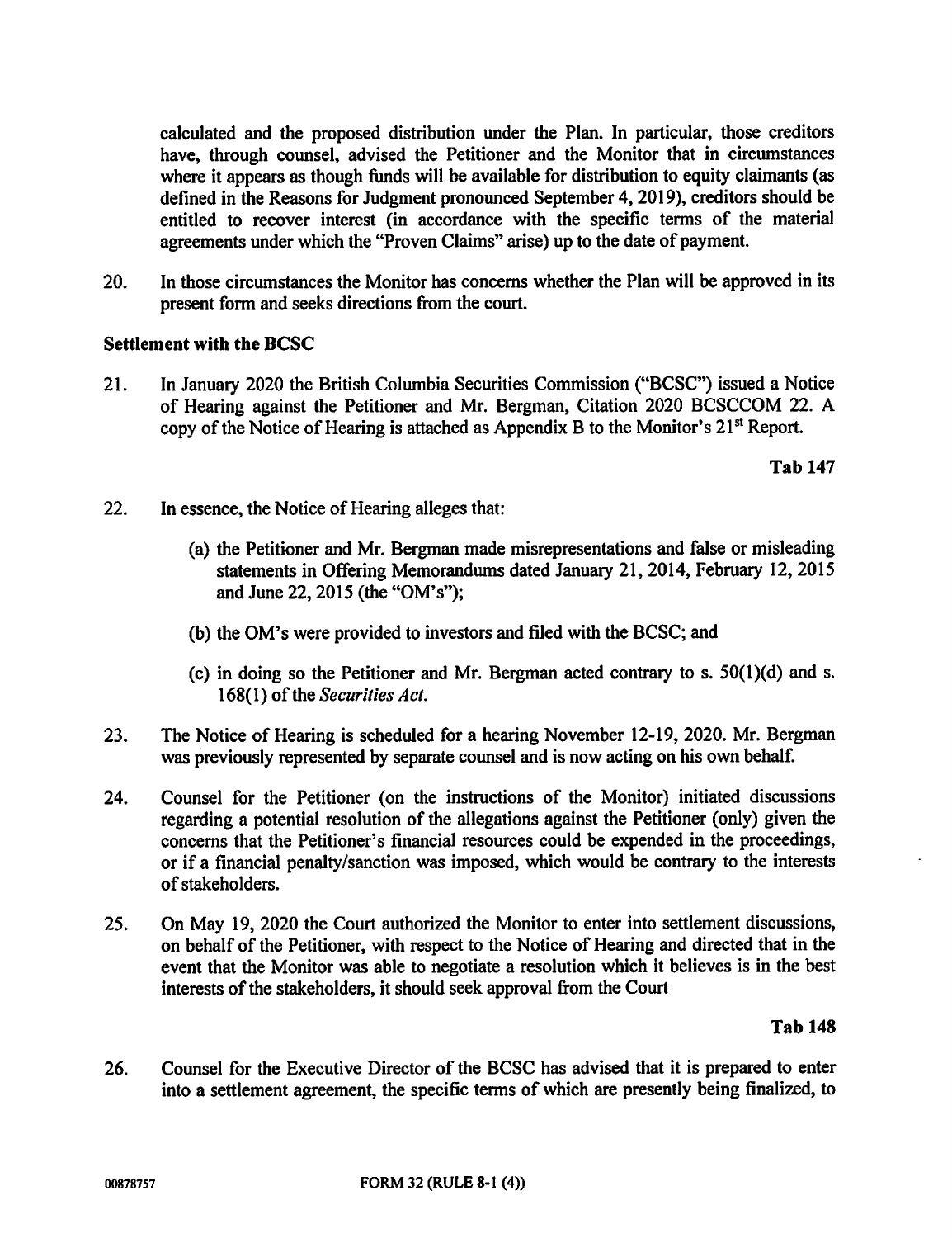resolve the Petitioner's involvement in the BCSC proceedings. No monetary penalty or sanction is proposed.

27. The Petitioner and the Monitor are seeking an order authorizing the Monitor to enter into a settlement agreement with respect to proceedings commenced by the BCSC.

## Part 3:LEGAL BASIS

- 28. The Petitioner relies on the terms and provisions of the CCAA, as amended.
- 29. The Petitioner also relies on Rules 1-3, 4-4, 8-1, 8-5, 22-1 and 22-4 of the Supreme Court Civil Rules.
- 30. Section 45 of the Initial Order provides that the Petitioner may from time to time apply to this Honourable Court for directions in the discharge of its duties under the CCAA.

Tab 4

### Interest on the Proven Claims

- 31. The Plan as presently approved provides for payment to creditors, from the assets of the Petitioner, in an amount determined in accordance with the Claims Process Order. As described above, the calculation of a Proven Claim is determined as at the date of the Initial Order (November 10, 2017).
- 32. One of the governing principles of insolvency law in Canada is the *pari passu* principle which provides that the assets of an insolvent debtor should be distributed rateably and equally amongst classes of creditors, as found at the date of insolvency.

# Attorney General v. Confederation Life Insurance Co., [2001] O.J. No. 2610

- 33. The ability of insolvency law to treat all creditors fairly and to ensure an orderly distribution of assets where claims arise in different circumstances, and under different terms including the right to recover interest and at varying rates, challenges that approach.
- 34. For that reason, the common law has developed the "stop interest rule" in an effort to bring fairness to all creditors. In principle, the rule provides that all money realized should be applied equally and rateably in payment of debts as at the date of insolvency.
- 35. The CCAA is silent with respect to post-filing interest.
- 36. The "stop interest rule" has been applied consistently through Canada in bankruptcy and winding up legislation including the CCAA.

Norte! Networks Corp. (Re), 2015 ONCA 681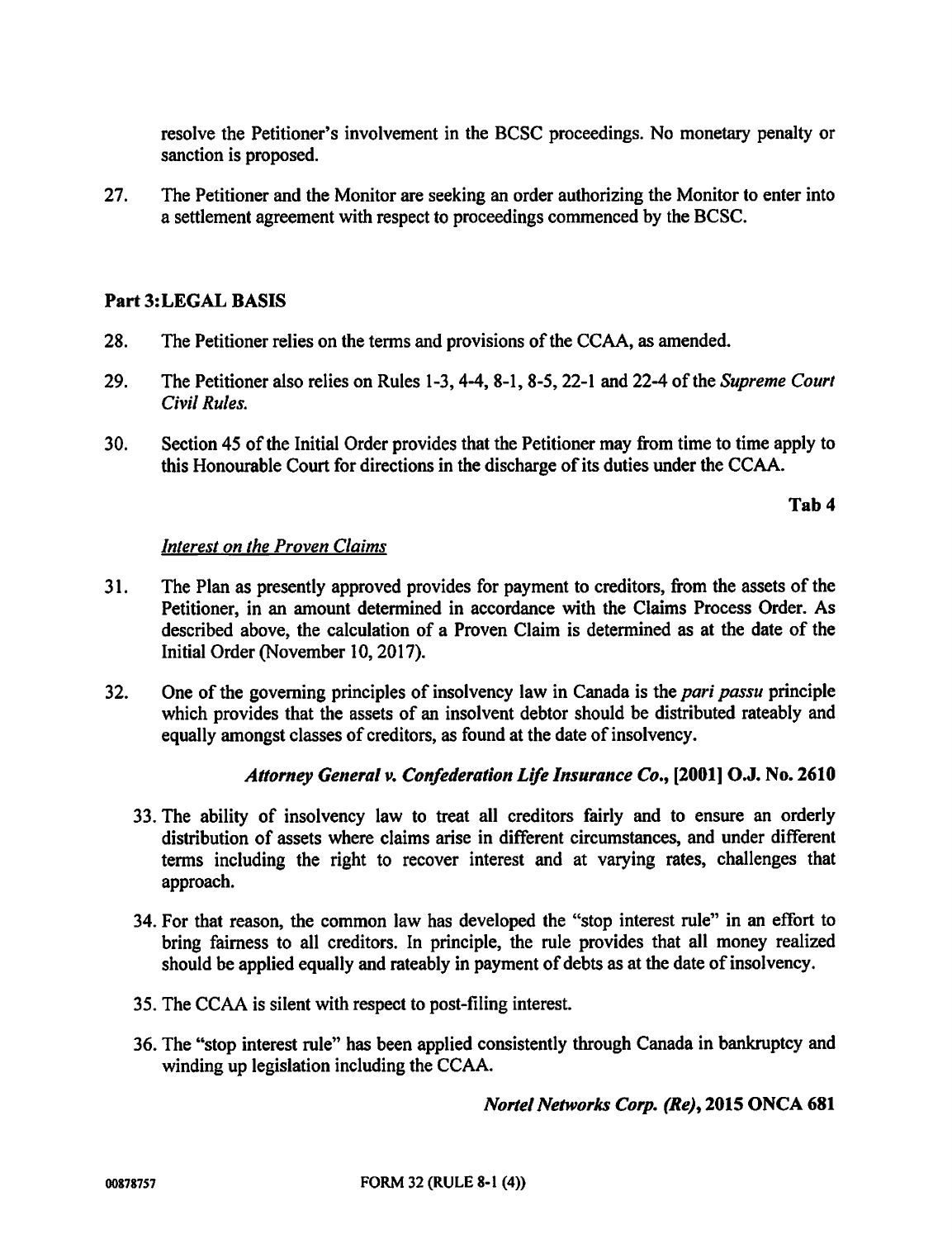37. Its common application throughout insolvency proceedings is consistent with the view that to the extent possible, insolvency legislation should be integrated and harmonized particularly in light of the increasing use of the BIA as a tool of reorganization and conversely, liquidating plans of arrangement under the CCA.

# Century Services Inc. v. Canada (Attorney. General) 12010] 3 S.C.R. 379

### National Bank of Canada v. Twin Butte Energy Ltd., 2017 ABQB 608

38. However the rule is not absolute. There may be exceptional situations where, at some point in a CCAA proceeding, the common law interest stops rule risks working an unfairness of some sort. For example, a plan of compromise and arrangement can provide for post-filing interest if the parties negotiate for that

### Nortel at paragraphs 45 and 48

- 39. Insolvency legislation recognizes a clear distinction between the interests and entitlements of creditors versus equity claimants. While the BIA is uniform in its application of what is essentially a statutory stop interest rule as between creditors, a clear distinction exists between categories of stakeholders and in particular creditors and equity claimants.
- 40. The BIA specifically addresses the approach which applies if a surplus is available after payment to creditors and provides:

### Interest from date of bankruptcy

143 Where there is a surplus after payment of the claims as provided in sections 136 to 142, it shall be applied in payment of interest from the date of the bankruptcy at the rate offive per cent per annum on all claims proved in the bankruptcy and according to their priority.

# Right of bankrupt to surplus

144 The bankrupt, or the legal personal representative or heirs of a deceased bankrupt, is entitled to any surplus remaining after payment in full of the bankrupt's creditors with interest as provided by this Act and of the costs, charges and expenses of the bankruptcy proceedings.

- 41. Here, the court has recognized a distinction between creditors and the preferred shareholders who are equity claimants. It is clear from the Plan that this is a liquidating CCAA and based on present calculations, it appears likely that there will be a surplus available and distributions will be made to equity claimants. To that end, the proceedings are somewhat exceptional as it is extremely unusual for distributions to equity claimants in insolvency proceedings
- 42. Just this situation was briefly raised by the Ontario Court of Appeal in Nortel and left for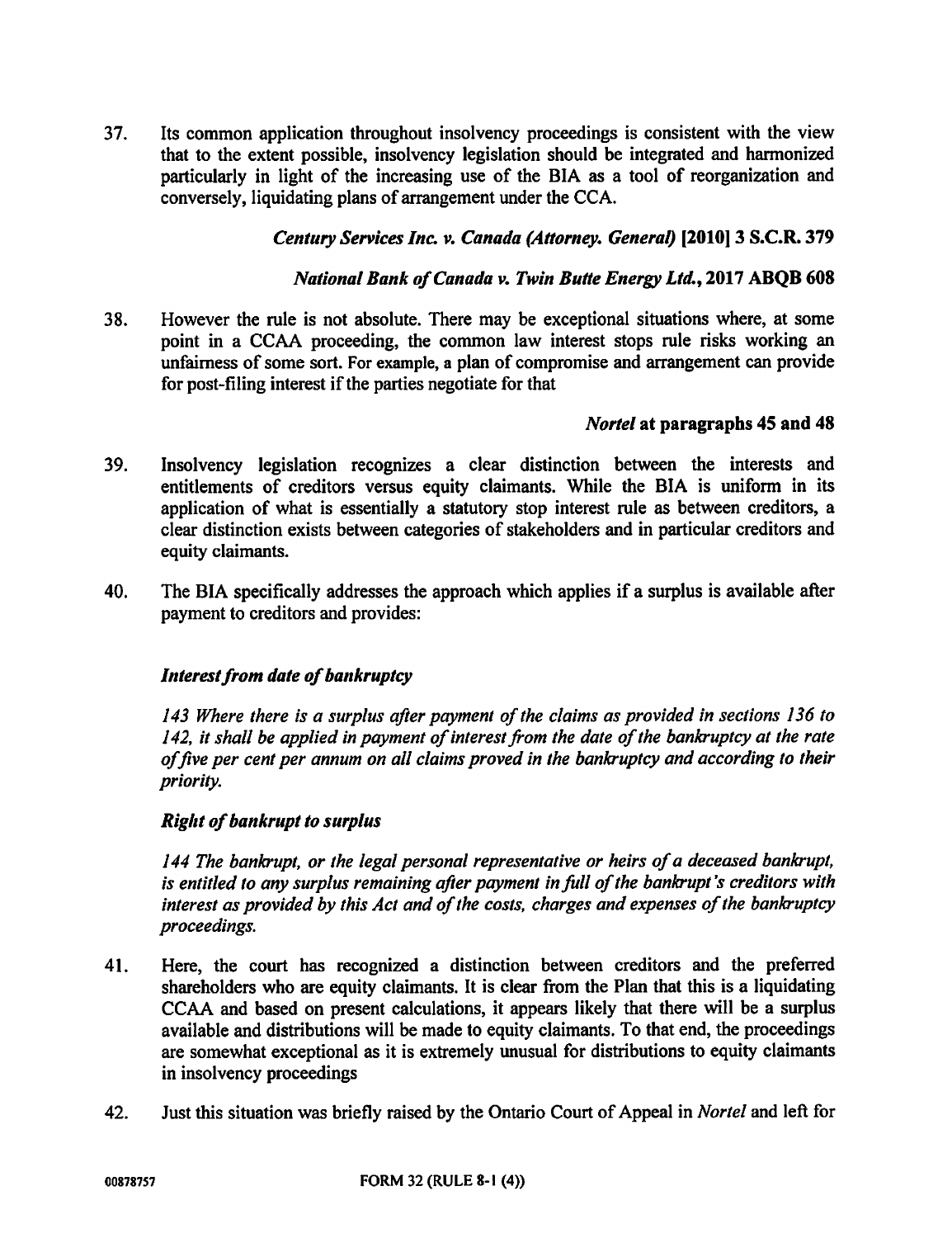another day. The Petitioner submits that the remedial purposes of the insolvency regime favour the consistent treatment of interests throughout insolvency proceedings. Whichever legislative scheme is being utilized the result should he in harmony with the scheme as a whole.

- 43. To proceed otherwise would encourage forum or legislation shopping in circumstances where the statutory regimes increasingly overlap. To that end, the Petitioner submits that the court should consider applying the following principles:
	- (a) fairness and equality among creditors; and
	- (b) a recognition of the clear distinction between creditor and equity classes.

### Settlement of notice of hearing: BCSC

- 44. The Petitioner submits that a resolution of the Notice of Hearing, by way of a settlement agreement, which does not provide for financial penalties or sanctions is likely in the best interests of stakeholders in that it will:
	- (a) reduce professional fees; and
	- (b) not drain assets recovered for distribution in accordance with the plan of arrangement.

### Part 4: MATERIAL TO BE RELIED ON

- 45. The pleadings and materials filed herein as described above;
- 46. Monitor's updated report (to be filed); and
- 47. Such further and other material as counsel may advise and this Honourable Court may allow.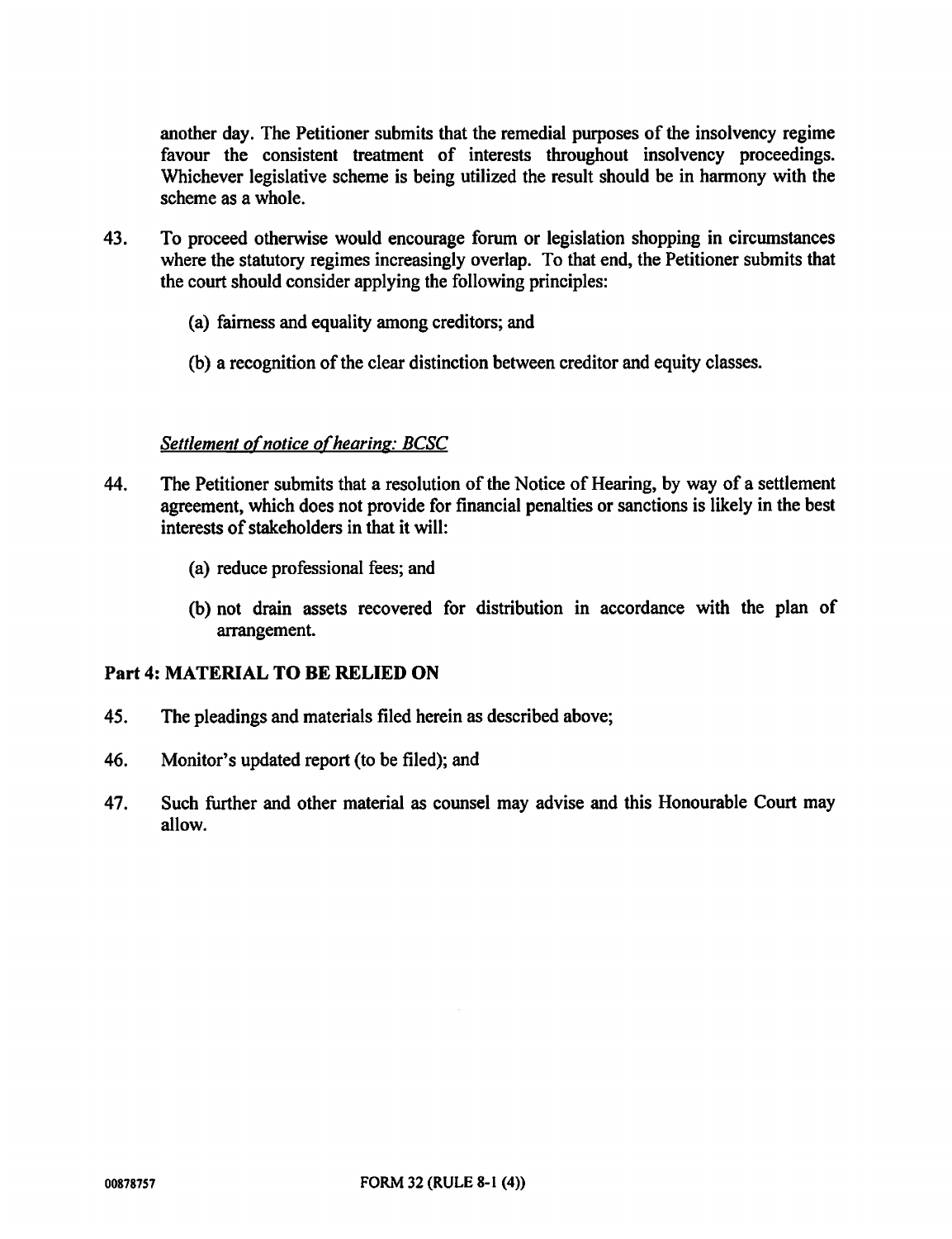The Applicant estimates that the Application will take 90 minutes.

- I This matter is within the jurisdiction of a master.
- [X] This matter is not within the jurisdiction of a master.

TO THE PERSONS RECEIVING THIS NOTICE OF APPLICATION: If you wish to respond to this notice of application, you must, within 5 business days after service of this notice of application or, if this application is brought under Rule 9-7, within 8 business days after service of this notice of application:

- (a) file an application response in Form 33;
- (b) file the original of every affidavit, and of every other document, that:
	- (i) you intend to refer to at the hearing of this application, and
	- (ii) has not already been filed in the proceeding, and
- (c) serve on the applicant 2 copies of the following, and on every other party of record one copy of the following:
	- (i) a copy of the filed application response;

(ii) a copy of each of the filed affidavits and other documents that you intend to refer to at the hearing of this application and that has not already been served on that person;

(iii) if this application is brought under  $\frac{Ra}{2}$ ,  $\frac{lny}{2}$  notice that you are required to give under Rule 9-7 (9).

Date: October 26, 2020

00878757

Signature of Jeremy D. West Counsel for the Petitioner

|    | Order made                                                                        |  |
|----|-----------------------------------------------------------------------------------|--|
|    | in the terms requested in paragraphs . of Part 1 of this<br>notice of application |  |
| L1 | with the following variations and additional terms:                               |  |
|    |                                                                                   |  |
|    |                                                                                   |  |